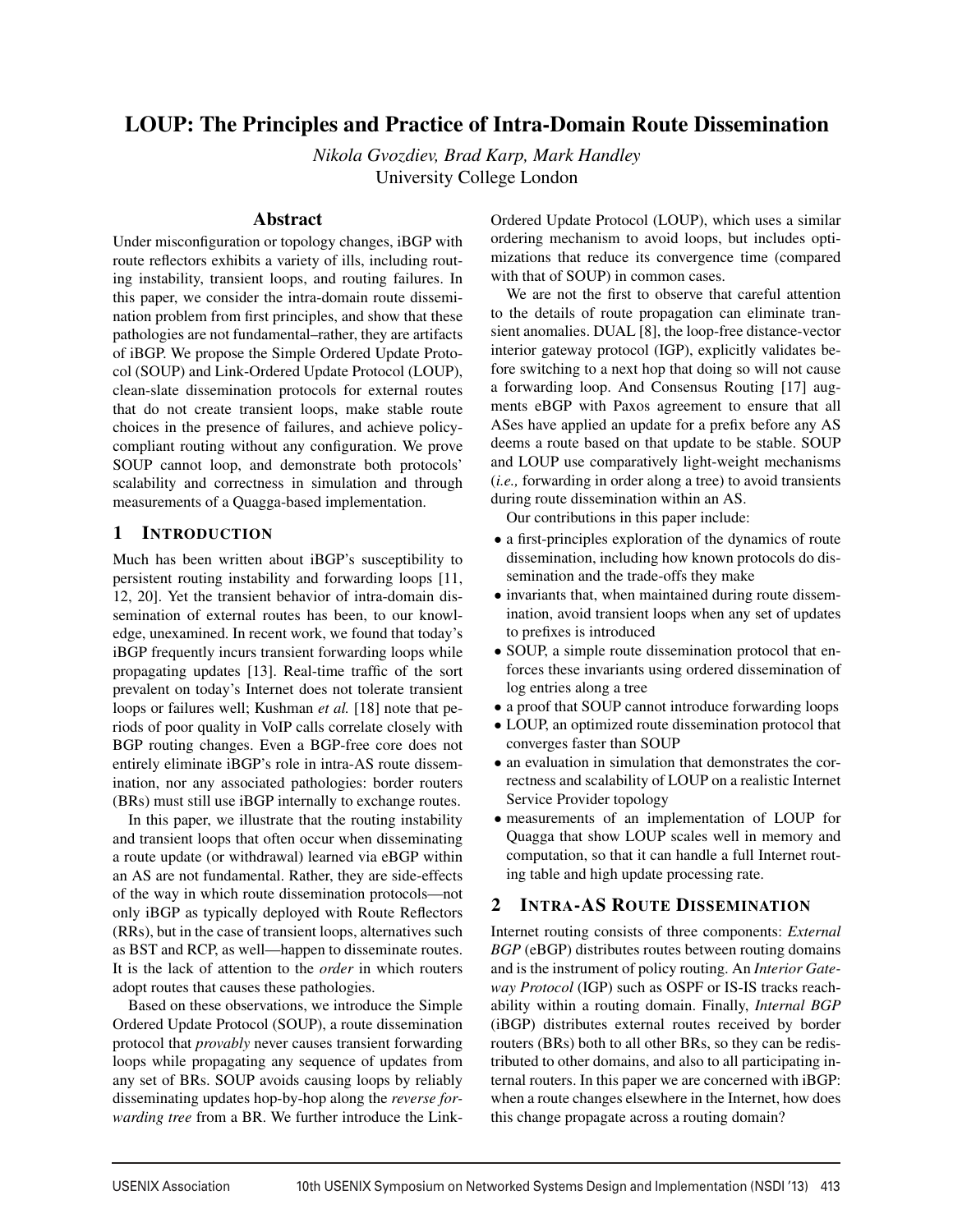When a BR receives a route change from a neighboring routing domain or *Autonomous System* (AS), it sanity checks it and applies a policy filter. This policy filter can drop the route, or it can modify it.

After policy filtering, the BR runs its decision process, determining whether it prefers this route to other routes it may hold for the same IP address prefix. The decision process is specified in the BGP standard, and consists of successive rounds of eliminating candidate routes based on different criteria until only one remains. First in the decision process is Local Preference, so configured policy trumps all else. Lower down the list come AS Path length, and below that IGP distance (the distance to the BGP next hop—usually either the announcing BR itself, or its immediate neighbor in the neighboring AS).

When a BR receives a route announcement for a new prefix, if it is not dropped by policy, the BR distributes it to all other routers in the domain so they can reach this destination. If a BR already has a route to that prefix, it only sends the new route to the other routers if it prefers the new route. Similarly, if a BR hears a route from another BR that it prefers to one it previously announced, it will withdraw the previously announced route.

Having decided to announce or withdraw a route, it is important to communicate the change reliably and quickly to the rest of the AS. BGP routing tables are large—currently over 400,000 prefixes—and multiple BRs can receive different versions of each route. Periodic announcement of routes doesn't scale well, so dissemination needs to be reliable: once a router has been told a route, it will hold it until it is withdrawn or superseded. Route dissemination also needs to be fast, otherwise inter-AS routing can take a long time to converge.

The simplest way to disseminate routes across an AS is full-mesh iBGP, where each router opens a connection to every other router in the domain (Fig. 1a). When an update needs to be distributed, a BR just sends it down all its connections. TCP then provides reliable in-order delivery of all updates to each router, though it provides no ordering guarantees between different recipients.

In practice, few networks run full-mesh iBGP. The  $O(n^2)$  TCP connections it requires dictate that all routers in a network must be reconfigured whenever a router is added or retired, and every router must fan out each update to all  $n-1$  peers causing a load spike with associated processing delays. Most ISPs use iBGP route reflectors (RRs). These introduce hierarchy; they force propagation to happen over a tree<sup>1</sup> (Fig. 1b). Updates are sent by a BR to its reflector, which forwards them to its other clients and to other reflectors. Each other reflector forwards on to its own clients.

Route reflectors significantly improve iBGP's scaling,

but they bring a range of problems all their own. In particular, each BR now only sees the routes it receives directly via eBGP and those it receives from its route reflector. Thus no router has a complete overview of all the choices available, and this can lead to a range of pathologies, including persistent route oscillations [9].

ISPs attempt to avoid such problems by manually placing route reflectors according to guidelines that say "follow the physical topology"; not doing so can cause suboptimal routing [20]. Despite these issues, almost all ISPs use route reflectors and, with conservative network designs, most succeed in avoiding the potential pitfalls.

Persistent Route Oscillations With eBGP, inconsistent policies between ISPs can lead to persistent BGP oscillations. These can be avoided if BGP policies obey normal autonomous systems relations ("obey AR" [7]). Essentially this involves preferring customer routes to peer or provider routes, and that the graph of customer/provider relationships is acyclic. However, even when AR is obeyed, BGP's MED attribute can result in persistent iBGP route oscillations [10].

Briefly, MED allows an operator some measure of control over which link traffic from his provider takes to enter his network. Unfortunately the use of MED means that there is no unique lexical ordering to alternative routes. The decision process essentially takes two rounds; in the first routes received from the same ISP are compared, and the ones with higher MED are eliminated; in the second, the remaining routes are compared, and an overall winner is chosen. Thus route A can eliminate route B in the first round, then lose in the second round to route C. However, in the absence of route A, route B may win the second round. Compared pairwise, we have  $A > B$ ,  $B > C$ , and  $C > A$ . To make the correct decision, routers must see all the routes, not a subset of them.

Route reflectors hide information; only the best route is passed on. This interacts poorly with MED, resulting in persistent oscillations [19]. Griffin and Wilfong prove that so long as policies obey AR, full-mesh iBGP will always converge to a stable solution [10]. The same is not true of route reflectors or confederations. To avoid iBGP route oscillations, it is sufficient to converge to the same routing solution that would be achieved by fullmesh iBGP, and we adopt this as a goal.

The Rise of the BGP-free Core In recent years many ISPs have deployed MPLS within their networks, primarily to support the provisioning of VPN services. MPLS also allows some networks to operate a BGP-free core.

An MPLS network with a BGP-free core functions in the same way as BGP with route reflectors, except that only BRs are clients of the RRs. An internal router that only provides transit services between BRs does not need

<sup>&</sup>lt;sup>1</sup>ISPs often use two overlaid trees for redundancy.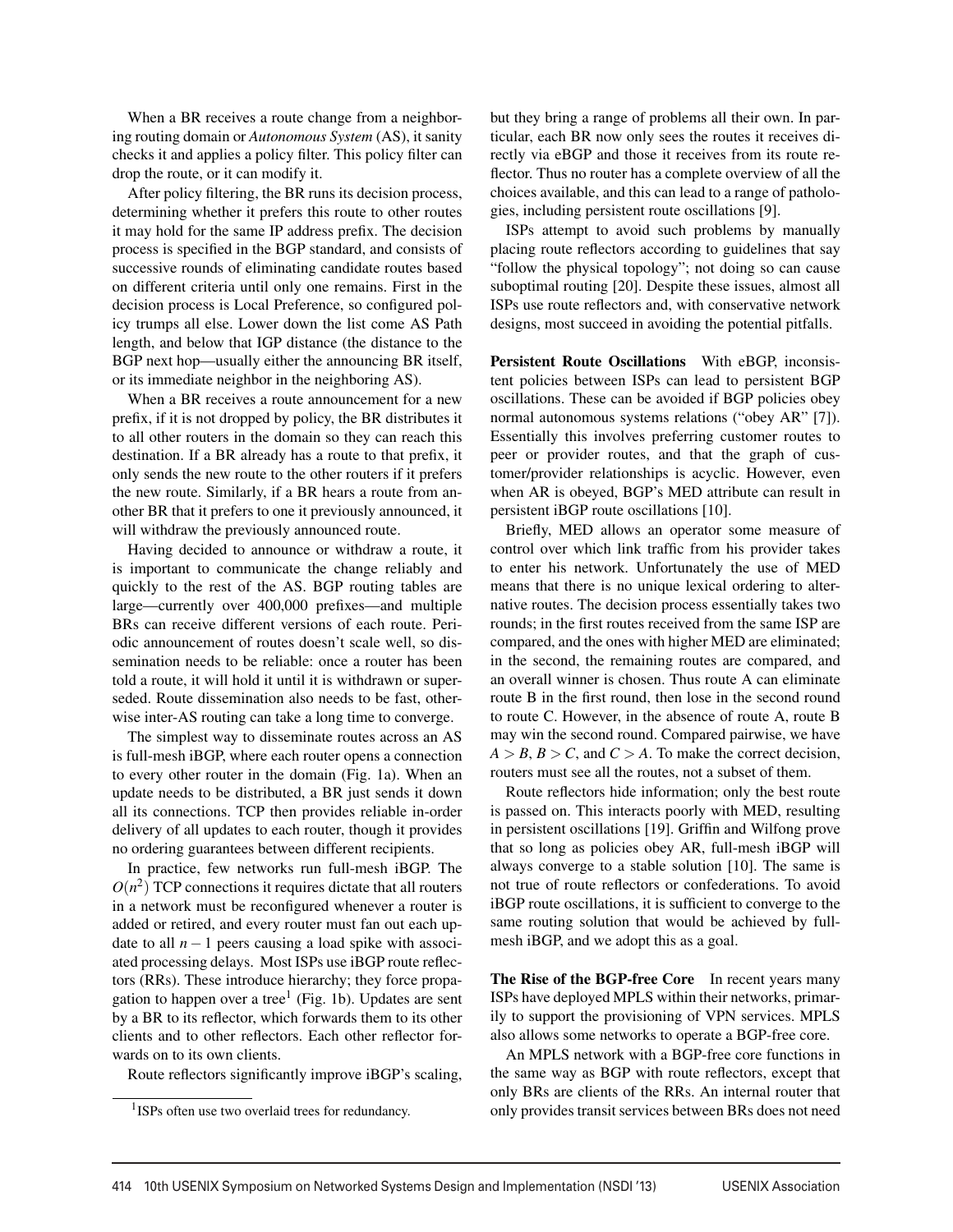

to run BGP; instead the entry BR uses an MPLS labelswitched path to tunnel traffic to the exit BR. A protocol such as LDP [2] is then used to set up a mesh of MPLS paths from each entry BR to each exit BR.

One potential advantage of a BGP-free core is that core routers need only maintain IGP routes, rather than the 400,000 or so prefixes in a full routing table, though they must also hold MPLS state for a subset of the  $O(n^2)$ label-switched paths. In general though, due to improvements in hardware and forwarding algorithms [23], the overall size of routing tables is not the problem it was once thought to be [6]. Another potential advantage of a BGP-free core is that it reduces the number of clients of iBGP route reflectors. Fewer clients mean less processing load on the RRs and less chance of configuration errors that cause routing instability.

Against these potential benefits, a BGP-free core depends on additional protocols such as LDP or RSVP-TE for basic connectivity, which add complexity and themselves need careful configuration. Moreover, a BGP-free core doesn't eliminate transient forwarding loops. BRs still run iBGP with RRs, and RRs still fail to control the order in which their distinct clients hear updates. Although MPLS may reduce the prevalence of such loops, it cannot prevent them—those transient loops that do occur will traverse the whole network between two (or more) BRs.

Thus the adoption of a BGP-free core seems to be driven by obsolete concerns about routing table size and by undesirable properties of iBGP with route reflectors. Our goal is to revisit the role played by iBGP, and demonstrate that iBGP's limitations are not fundamental. We will describe replacements for iBGP that:

- are not susceptible to configuration errors,
- are stable under all configurations,
- are not prone to routing protocol traffic hot spots,
- minimize forwarding table (FIB) churn, both in BRs and internal routers,
- propagate no more changes to eBGP peers than fullmesh iBGP would,
- free of transient loops.

# 3 DISSEMINATION MECHANISMS

We now examine alternative route dissemination mechanisms from first principles to cast light on how forwarding loops arise and inform the design of the loop-free route dissemination protocol we describe subsequently.

Although iBGP's use of TCP ensures the in-order arrival of updates at each recipient, each recipient applies every update as soon as it can. Thus the order of update application *among* recipients is arbitrary, causing transient loops and black holes until all the routers have received and processed the update. Route reflectors impose a limited ordering constraint (RR clients receive a route after their RR processes it), but except in trivial non-redundant topologies this constraint is insufficient to prevent loops and black holes.

One way to avoid both loops and persistent oscillations would be to centralize routing, as shown in Fig. 1c. When an external update arrives the BR first sends it to a routing control platform (*e.g.,* RCP [3]), which is in charge of running the decision process for the whole domain and distributing the results to all routers. As the RCP controller has full knowledge, it could be extended to avoid loops by applying updates in a carefully controlled order. However, to do so would require a synchronous update approach which, given the RTTs to each router, would be slower than distributed approaches.

In the case of IGP routing, it is well known how to build loop-free routing protocols. DUAL [8] is the basis of Cisco's EIGRP, widely deployed in enterprise networks, and uses a provably loop-free distance-vector approach. DUAL is based on several observations:

- If a metric change is received that reduces the distance to the destination, it is always safe to switch to the new shortest path. This is a property of distance-vector routing; if the neighbor sending the change is the new next hop, it must already have applied the update, and so must be closer to the destination. Therefore no loop can occur.
- If an increased distance is received, the router can safely switch to any neighbor that is closer than it previously was from the destination. This constraint is DUAL's *feasibility condition,* and these routes are known as *feasible routes.* They are safe because no matter the router's distance after the update, it still never forwards away from the destination.
- In all other circumstances, a router receiving an increased distance cannot safely make its own local decision. DUAL uses a *diffusing computation* [5] to make its choice. It *freezes* the current choice of next hop and queries its neighbors to see if they have a feasible route. If they do not, they query their neighbors, and so on, until the computation reaches a router close enough to the destination that it can make a safe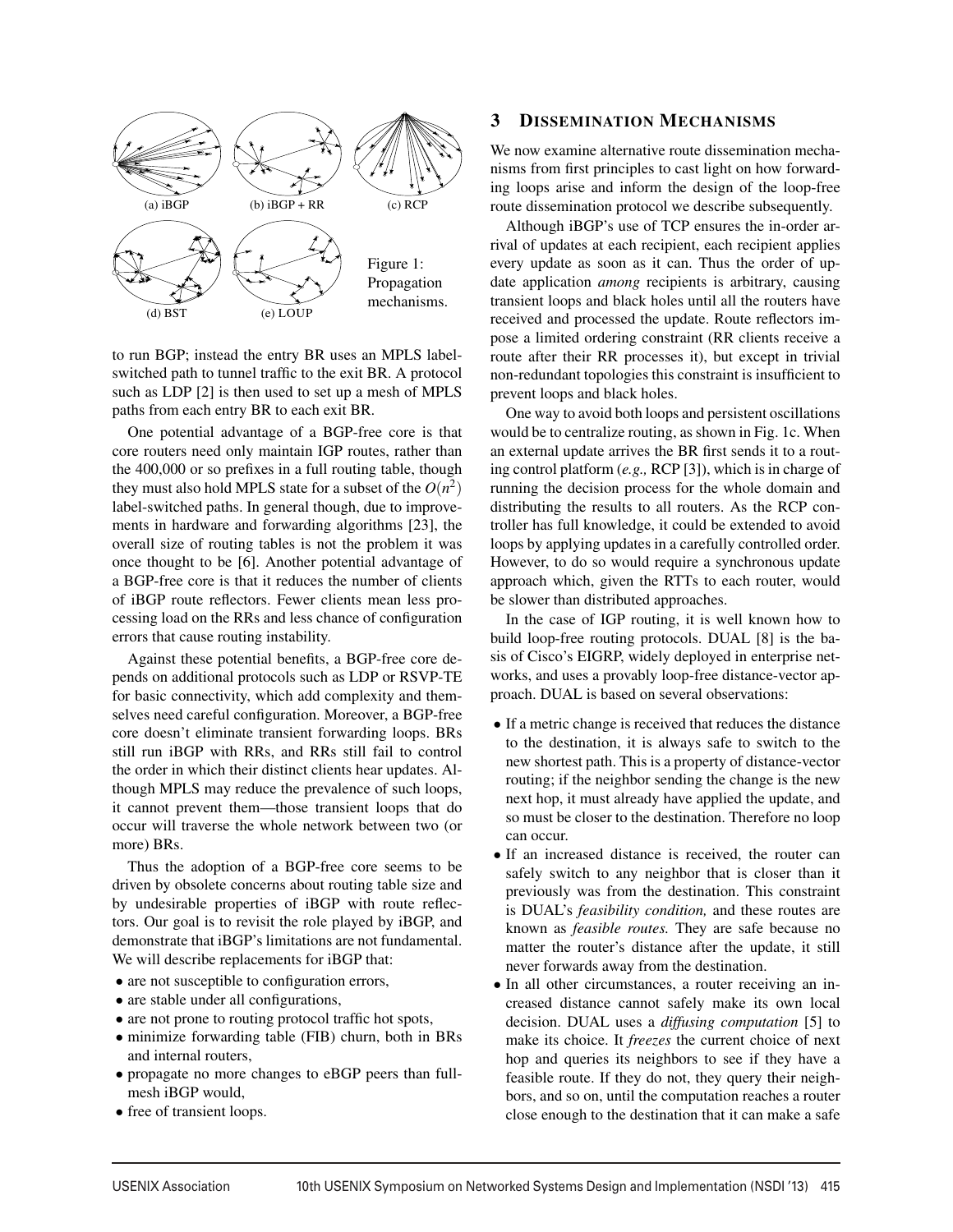

Figure 2: Transient loop when flooding an update.



Figure 3: Withdrawal causes loop when alternate exists.



Figure 4: A simple topology exhibits looping.

choice. The responses spread out back across the network, activating routes in a wave as they return.

The iBGP route dissemination problem is different from that solved by DUAL, as iBGP distributes the same information to all internal routers, irrespective of the internal topology. DUAL, in contrast, concerns itself with path choice across the internal topology. For each prefix iBGP routers must decide between alternative external routes as those routes propagate across the network. The routes themselves do not change; rather to avoid loops we must either control the order in which route changes are received or the order in which they are applied.

Wavefront Propagation DUAL performs hop-by-hop flooding of route changes, accumulating metric changes along the way. BGP route dissemination can also be performed using hop-by-hop flooding, as shown in Fig. 1d, in which each router sends the messages it receives to all neighbors. Flooding must be done over one-hop reliable sessions to ensure messages are not lost. BST [15] takes this approach. Flooding imposes a topological ordering constraint, guaranteeing that at all times, a contiguous region of routers has processed an update. Essentially an update propagates across the domain as a *wavefront*; this is a necessary (though not sufficient) condition to avoid transient loops. iBGP does not have this property.

To see why this condition is not sufficient, even as a new route is propagated, consider Fig. 2. BR *B* had previously received a route to prefix *P* and distributed it to all the routers in the domain. BR *A* then receives a better route to *P*, and this is in the process of flooding across the domain, forming a wavefront  $\overline{1}$  flowing outward from *A*. All the routes in the light gray region now forward via *A*; the remainder still forward via *B*. Unfortunately, flooding does not ensure that the wavefront remains convex—that a forwarding path only crosses the wavefront once. As a result transient loops (3) can occur.

Fig. 4 shows one way that such non-convexity can occur. Initially all routers forward to some prefix via *B*2, but then  $B_1$  receives a better route. Link 1-2 would not normally be used because of its high metric. If, however, router 1 floods the update from  $B_1$  over this link, then receiving router 2 may direct traffic towards router 3 which is on the forwarding path to  $B_1$ . As router 3 has not yet heard the update, it will direct traffic towards  $B_2$ via router 2, forming a loop. This loop will clear eventually when router 3 hears the update. Note that the update may be delayed either by the network (*e.g.,* congestion, packet loss) or more likely, by variable update processing delays at routers.

### 4 SIMPLE ORDERED UPDATE PROTOCOL

Building upon the discussion of route dissemination primitives above, we now propose two novel dissemination techniques, *reverse forwarding tree dissemination* and *backward activation.* We combine these into a Simple Ordered Update Protocol (SOUP), and prove that it never causes transient forwarding loops within an AS.

#### 4.1 Reverse Forwarding Tree Dissemination

Recall that BST's loops occur when one BR propagates a new route that is preferred to a pre-existing route from another BR. A sufficient condition for avoiding such loops is for *no router to adopt the new route until the next hop for that route has also adopted the route.* The condition transitively guarantees that a packet forwarded using the new state will not encounter a router still using the old state. One way to meet this condition in BGP route dissemination is for a router only to announce a route to routers that will forward via itself. Thus, route announcements flow from a BR along the reverse of the forwarding tree that packets take to reach that BR. Applying this condition in Fig. 4 precludes sending the update over link 1-2 as it is not on the RFT.

SOUP works by propagating announcements over a hop-by-hop tree, as shown in Fig. 1e. Unlike the Route Reflector tree, SOUP uses one tree per BR, rooted at that BR. SOUP builds this tree dynamically hop by hop by reversing the links on the shortest-path tree that the IGP follows to reach that BR from everywhere in the domain. This hop-by-hop nature preserves the wavefront property. Disseminating routes down the reverse forwarding tree (RFT) adds additional desirable ordering constraints that eliminate transient loops of the sort described above when improved routes are disseminated.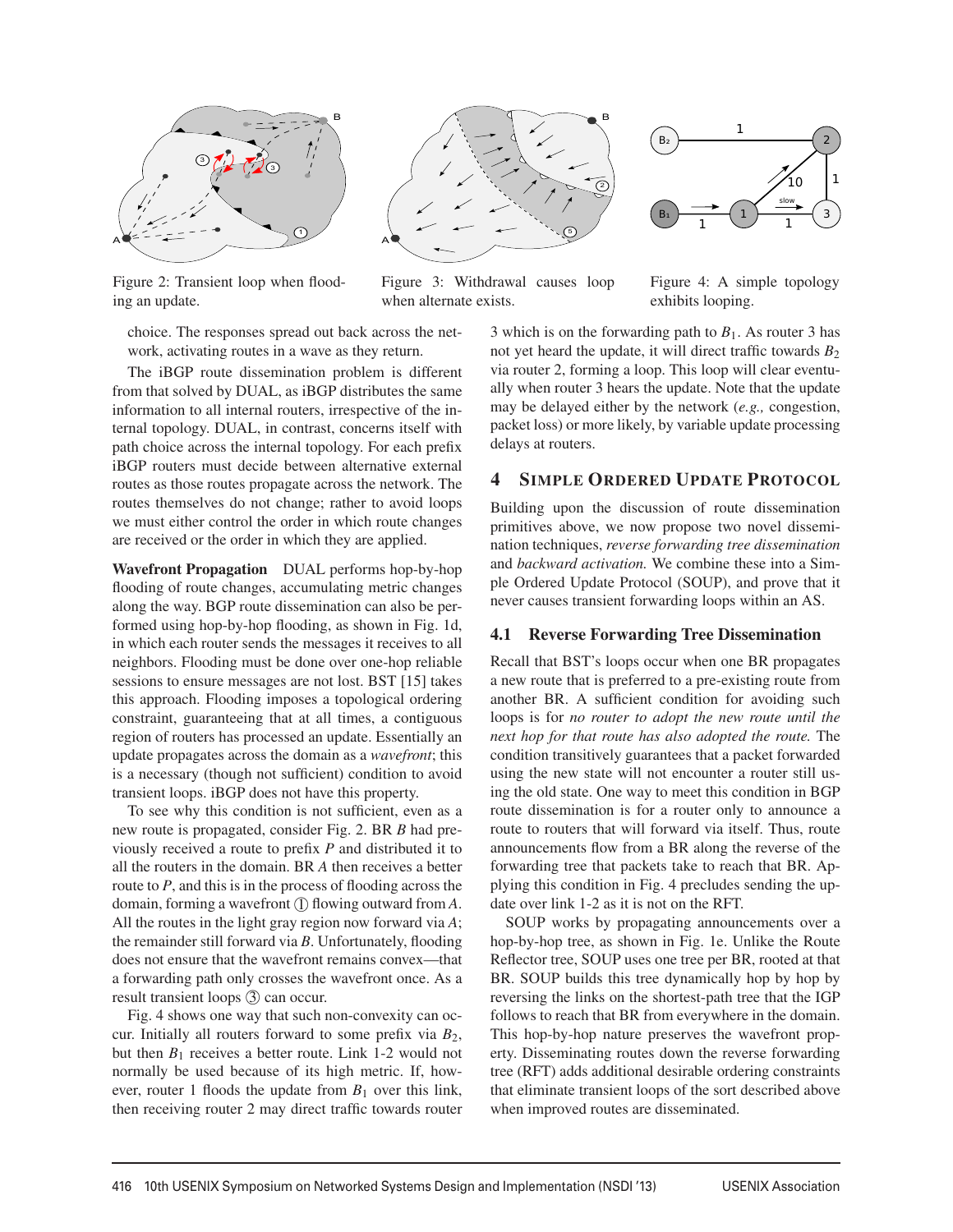### 4.2 Sending Bad News: Backward Activation

Sending bad news is never as simple as sending good news. If a router receives a withdrawal (even over the RFT), it cannot just pass it on and locally delete the route from its FIB. If it does, a transient loop may result. Consider what happens when all routers hold more than one route to the same destination prefix. This often occurs when routes tie-break on IGP distance: more than one BR originates a route, but they are all equally preferred. Each router chooses the route to the closest exit; some choose one exit, some another. Such hot-potato routing is common when two ISPs peer in multiple places.

Withdrawing one of those routes, as *B* does in Fig. 3, causes a loop. The routers behind withdrawal wavefront 2 have already switched to an alternative route via *A*. Routers farther away have not yet heard the withdrawal and still forward to  $B$ . Traffic loops at wavefront  $(2)$ .

To avoid such loops, when a BR withdraws a route, the change must first be applied by routers furthest from the BR. Essentially we want the change to propagate in exactly the reverse of what would happen when good news propagates. In this way, no router uses the to-bewithdrawn route to forward packets to a router that has already withdrawn the route, and so the withdrawal will not cause a loop to occur. In Fig. 3 the routers farthest from *B* will remove the route first, though doing so doesn't change their forwarding decision. The routers just to the right of  $(2)$  will be the first to withdraw the route and change their choice of exit router, then their parents (with respect to the tree routed at B), and so on back up to B. We call this process *backward activation*.

#### 4.3 The SOUP Protocol

SOUP routers actively build an RFT for each BR by exchanging messages with the relevant parent router. We describe this in more detail in Section 6.1. BRs receive route updates<sup>2</sup> over eBGP. If a BR uses a route or the update is a change to a route it previously used, then the BR sends it hop-by-hop down the RFT.

We define a route as *active* if it is eligible to be considered in the decision process, even if it is not installed in the FIB. Updates can be sent *forward activated* or *backward activated.* Each router makes its own choice of forward or backward activation, but with one exception, once the BR has originated a route as one or the other, the update will stay that way across the network.

When a router receives an update, it checks if the route is preferred to the current activated version of the same route it received from the same BR. If it is preferred, the route is *feasible;* it is applied immediately, and previous versions of this route from the same BR are flushed. If

the route wins the BGP decision process, it is installed in the FIB. Irrespective of whether it was installed in the FIB, the router then sends it on to its children as forward activated. The children will also find it to be feasible.

If the route is not feasible, the router cannot yet apply the change. Its children still have the better version of this route, and if it applies the change, it may forward to a child who forwards right back again. Instead it keeps the old route active, adds the update to a list of inactive alternative routes received from that BR, and sends the change to all its children marked as *backward activated*.

When a backward activated update is received by a leaf router on the BR's RFT, it is safe for that router to activate the update—it has no children, so no loop can result. The leaf sends an *activation message* back to its parent, indicating that it has activated the change. Once the parent receives activation messages from all of its children, it in turn can activate the update and send its own activation message on to its parent. After activating an update, the router runs the BGP decision process in the normal way to decide which of its active routes, received from different BRs, it should install in its FIB.

SOUP's behavior is simple so long as only one update from a BR propagates at a time: good news forward activates and bad news backward activates. At no time does the existence or absence of an alternative route received from another BR change this dissemination process. But what happens when more than one change propagates simultaneously from the same BR?

Suppose a BR has already announced route  $\rho_1$ , then receives a route change from eBGP indicating the route got worse, becoming  $\rho_2$ . It sends an update containing  $\rho_2$ , which will backward activate. Before the activation messages have returned, the route improves somewhat, so the BR sends an update containing  $\rho_3$ , which will also backward activate—even though it is better than  $\rho_2$ , it is worse than the active route  $\rho_1$ . Each router therefore maintains a list containing  $\{\rho_1, \rho_2, \rho_3\}$ , where  $\rho_1$  is still active, and  $\rho_2$  and  $\rho_3$  are awaiting backward activation.

At the leaves of the tree,  $\rho_2$  has now activated, and the activation for  $\rho_2$  spreads back up the tree. Descendants on the RFT below the backward activation only have  $\rho_2$ in their list. At some point the update for  $\rho_3$  propagating away from the BR passes the activation message for  $\rho_2$ returning toward the BR. On the link where these messages cross, the child router,  $R_c$  receives update  $\rho_3$ .  $\rho_3$ 's update is marked as *backward activated*, but is preferable to the active route  $\rho_2$ . It is therefore feasible, is applied immediately, and is sent on marked as *forward activated.* However, as ρ<sup>3</sup> was received at *Rc* marked as *backward activated*, *Rc* must also indicate to its parent that it has activated the route, so it sends an activation message.

These rules ensure that an update sent as forward activated is always propagated as forward activated, but an

 ${}^{2}$ A withdrawal is just an extreme form of a route becoming less preferred, so we will only refer to updates from now on.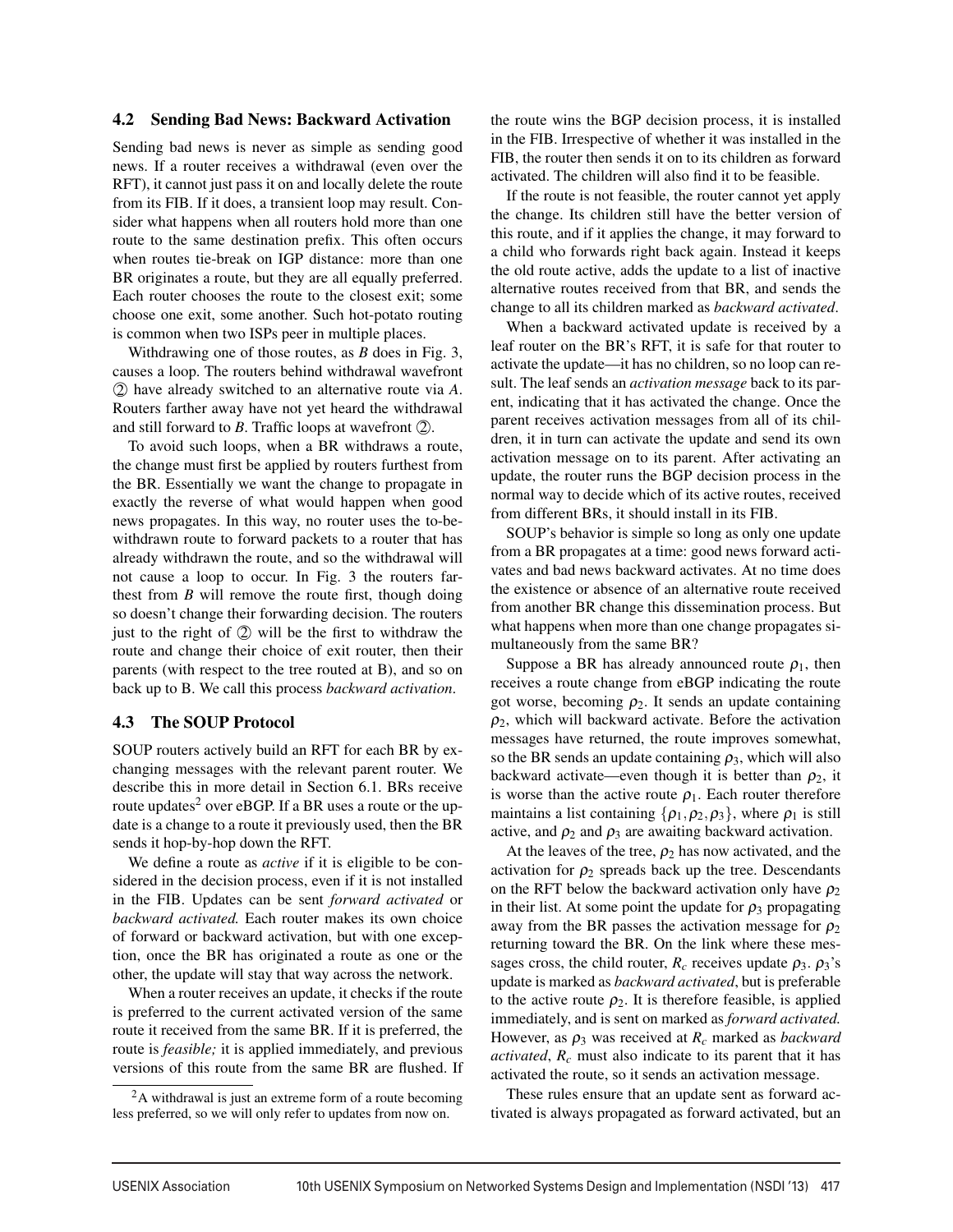

Figure 5: A simple routing loop.

update sent as backward activated may switch to forward activated if it crosses into a region where backward activation has already removed an older version of that same route. An update can only change from backward activated to forward activated once, and never the other way.

Limitations of SOUP SOUP is loop-free when disseminating changes if the IGP is loop free and internal routes do not change. It does not attempt to be loopfree while the IGP is reconverging, but as external route changes greatly outnumber internal ones in most networks, this seems a reasonable compromise.

SOUP cannot always prevent transient loops in the presence of the BGP MED attribute, though it will always converge to the same stable loop-free solution as full-mesh iBGP. With MED, although routes can be ranked as better or worse when originating from the same BR, the same is no longer true when they originate from different BRs. MED has the property that with three routes, *A*, *B*, and *C* for the same prefix, where three routers have routes *ABC*, *BC*, and *AC*, as might happen when routes *A* and *B* are propagating, then the three routers can choose routes *A*, *B*, and *C* respectively. For example, *B* beats *C* on MED, *A* beats *B* on router ID, *C* beats *A* on router ID. There is no total order among the three routes that all routers agree on, so looping can occur. iBGP-RR can exhibit persistent route oscillations in this case, and Cisco provides an *always-compare-MED* option to impose a strict total order. We conjecture that no distributed protocol can ensure loop-freedom when MED is used without such a workaround.

### 4.4 Proof of SOUP's Loop Freedom

To show that SOUP does not introduce forwarding loops, we focus on how the protocol handles updates for a single prefix. Our proof rests on two assumptions: first, that the IGP is not currently reconverging; and second, that BGP's always-compare-MED option is in use (such that there is a strict total order on BGP routes). Without these assumptions, SOUP cannot always prevent transient loops. We proceed in two steps: first, we introduce a sufficient condition for loop avoidance, and second, we prove that SOUP always complies with that condition.

Lemma. *When the quality of the route used for forwarding improves monotonically at all successive router hops, no forwarding loop can occur.*<sup>3</sup>

*Proof.* Consider the simple three-router topology in Fig. 5, in which letters denote the routes on which each router forwards. Define the operator "≺" such that for routes *x* and *y*,  $x \prec y$  means that the BGP decision process prefers *y* to *x*. Consider a path whose first edge (route) is *A*, along which route quality monotonically increases. We proceed by contradiction. Assume that a loop occurs along this path, and without loss of generality, assume the loop occurs between the third and first router, as shown in Fig. 5. But if this loop occurs, we have that  $A \prec C$  (by the path's monotonic improvement) and also that  $C \prec A$ , as the loop will forward successively on routes *C* and *A*. In general, for any path on which routes improve monotonically, a forwarding loop will cause a contradiction in which the route that closes the cycle must simultaneously be less preferred and more preferred than the immediately subsequent route.  $\Box$ 

### Theorem. *SOUP does not introduce forwarding loops.*

*Proof.* When a packet is forwarded, the routers along the path do not have to forward towards the same BR. Some may have received new state that the others have not yet heard. However, as shown in the above lemma, so long as the routing state along the path monotonically improves, no loop can occur. For a loop to occur, monotonicity must be violated: somewhere, a router  $r_{n+1}$  must forward towards BR  $r_0$ , and the next hop,  $r_n$ , must forward using less good state than that used by  $r_{n+1}$ . Let the route being used at  $r_n$  be  $\rho_n$ <sup>\*</sup> and the route being used at  $r_{n+1}$  be  $\rho_{n+1}$ <sup>\*</sup>. (We will use \* to indicate that a route is installed in the FIB and used for forwarding.) To violate monotonicity, and thus for a loop to be possible,  $\rho_n * \prec \rho_{n+1} *$ . There are two cases to consider, depending on which BR originated ρ*n*∗:

**Case 1:**  $\rho_n *$  is a route that originated at  $r_0$ .

For  $r_{n+1}$  to have route  $\rho_{n+1}$ <sup>\*</sup>, it must previously have received a forward activated update for a route  $\rho_{n+1}^{best}$ from  $r_0$  that was either better than  $\rho_{n+1}$ <sup>\*</sup> or is actually  $\rho_{n+1}$ \*. This is the case because forward activated updates are the only way routes can improve. As  $r_{n+1}$  is the child of  $r_n$  with respect to BR  $r_0$ , for  $r_{n+1}$  to have received  $\rho_{n+1}^{best}$ , it must have received this route from  $r_n$ . *r<sub>n</sub>* must therefore have also held  $\rho_{n+1}^{best}$  at some point. If  $\rho_n * \prec \rho_{n+1} *$ , then  $r_n$  must have received an update that replaced  $\rho_{n+1}^{best}$  with a worse route. Such an update

must have backward activated at *rn*, as it would not have been feasible compared to  $\rho_{n+1}^{best}$ . However, for  $\rho_n*$  to have been backward activated, as  $r_{n+1}$  is the child of  $r_n$ , the activation must have passed through  $r_{n+1}$ , and it would have replaced  $\rho_{n+1}$ \*. Thus  $r_{n+1}$  cannot have  $\rho_{n+1}$ \* >  $\rho_n$ \* if  $\rho_n$ \* originated at *r*<sub>0</sub>.

To summarize: if  $r_{n+1}$  has route  $\rho_{n+1}$ , then its parent  $r_n$  must still have the same route or a better one.

**Case 2:**  $\rho_n$ <sup>\*</sup> originated at BR  $r_{BR}$ , where  $r_{BR} \neq r_0$ .

However, by case 1, if  $r_{n+1}$  has route  $\rho_{n+1}$ <sup>\*</sup> received from  $r_0$ , then  $r_n$  must still have a route  $\rho_n^{r_0}$  received

 $3$ Jaffe and Moss offer a similar proof [16].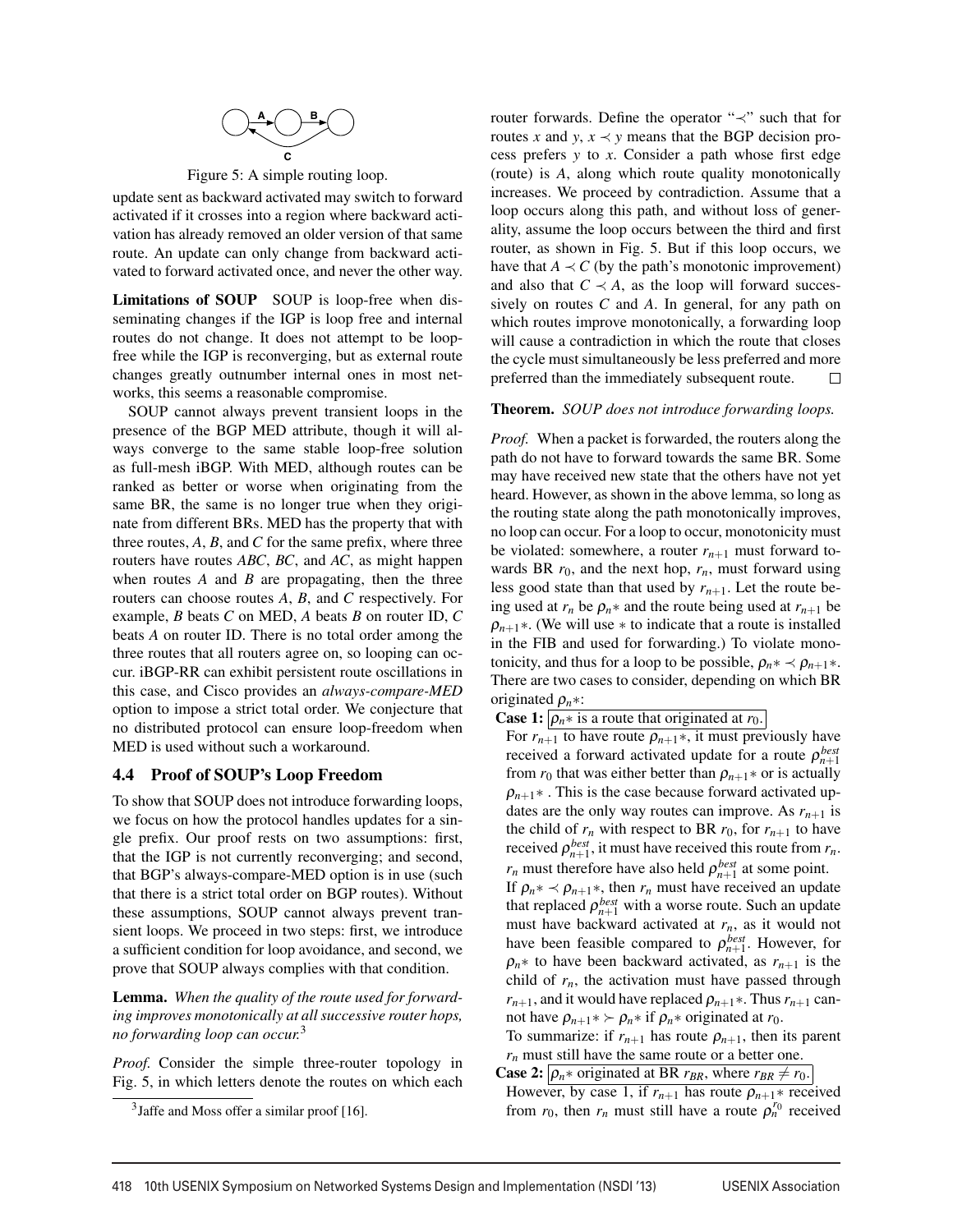from  $r_0$ , such that  $\rho_{n+1}$ <sup>\*</sup>  $\prec \rho_n^{r_0}$ . If router  $r_n$  has route  $\rho_n^{r_0} \succ \rho_n$ <sup>\*</sup>, then it will not choose  $\rho_n$ <sup>\*</sup>—the BGP decision process can only choose  $\rho_n * \succ \rho_n^{r_0}$ . Hence it cannot be the case that  $\rho_n * \prec \rho_{n+1} *$ .

As neither case 1 nor case 2 can occur, it is impossible for a loop to occur.  $\Box$ 

### 5 LINK-ORDERED UPDATE PROTOCOL

SOUP avoids loops by always maintaining the invariant that no router ever has better active state for a prefix from a specific BR than its parent router. The down side of maintaining this invariant is that bad news must normally propagate all the way across the network and the backward activations return before worsening or withdrawn state can be removed. If, after receiving bad news from eBGP, a BR still has an external route, even though it is no longer the best route from the domain, then there is no significant problem: the destination is still reachable, and all that happens is a suboptimal path is used for a short while. However, when the BR receives a withdrawal via eBGP and has no other eBGP route, then it will have to drop any packets for this destination. SOUP forces the BR to hold the old route longer than we would wish, prolonging the black hole longer than alternative protocols that are not loop-free.

Is it possible to get the best of both worlds: maintain loop-free routing, but also reconverge quickly? Backward activation of withdrawals is essential for loop-free routing, but inevitably delays switching to an alternative route. Thus SOUP cannot converge as fast as protocols that do not perform backward activation. However, it is often safe to terminate a backward activation without having it traverse the whole network and back.

Consider Fig. 3, where the route advertised by *B* is being withdrawn and an alternative route from *A* that tiebroke on IGP distance exists. To avoid loops, SOUP's withdrawal wavefront spreads the whole way across the network before activating on the reverse path. It is safe instead to activate the withdrawal as soon as the wavefront reaches  $(5)$ . The first hop to the left of  $(5)$  could trigger the backward activation of the withdrawal by sending a reply. This short-cutting of backward activation is the essence of the Link-Ordered Update Protocol (LOUP).

### 5.1 Local Activation of Withdrawals

Just as with SOUP, a LOUP router passes a worsening update on to its children without activating it, and waits for backward activations from them before activating the route change. Doing so maintains the invariant that a router never has a better activated version of the route than its parent does. This invariant ensures that successive announcements of a route from the same BR cannot cause a loop.



Figure 6: Local activation can lead to transient loops.

Fig. 3 might lead us to consider that the routers just to the left of  $\circled{S}$  could locally activate the withdrawal. They are not using the route being withdrawn, so they could reply immediately to their parent, activating the withdrawal back toward *B*. In the steady state, doing so is safe and does not cause loops. However, it violates the invariant that no router ever has a better activated version of a route than its parent. Although it is quite difficult to find cases where a loop results, they do exist.

Consider Fig. 6. The three BRs, *A*, *B*, and *C* have all announced routes, such that  $A = C \succ B$ . The updates from *A* and *C* have not yet reached *B*, so *B* has not yet withdrawn its route.*C*'s update has reached *Y*, but not reached *X* and *Z*. *A* has withdrawn its route—the withdrawal will backward activate. Thus *A*, *X*, and *Z* are currently using route *A* (shown by the block arrows), *Y* is using *C*, and *B* is using its own route. So far, the network is loop-free.

The withdrawal of *A* then reaches *Y*, which is not using route *A*. *Y* therefore activates the withdrawal, passes it to its children, and sends an activation message back to *X*. Before any of these messages are received, *Y* then receives a withdrawal of *C*. Because neither *X* nor *Z* reaches *C* via *Y*, *Y* is a leaf on *C*'s RFT. *Y* immediately activates the withdrawal, and switches to its only alternative, which is *B*. Traffic now loops between *Y* and *Z*.

Thus we can see that local activation is not safe in the presence of transient announcements such as the one from *C*. The problem is that the existence of the route from *C* causes routers *Y* and *Z* to violate the invariant— *Z* still has the route to *A*, but *Y* does not. To maintain the invariant and be loop-free, the routing state at a route for one BR must not depend on the existence or absence of routing state for another BR.

### 5.2 Targeted Tell-me-when

To avoid the problem associated with local activation, we build upon the sound basis of SOUP. LOUP activates an update exactly as SOUP does—it triggers backward activation under the same conditions as SOUP. However, if a router has an alternative route via another neighbor, it is safe to switch to that route if the router knows that neighbor is no longer using the route that is waiting for a backward activation.

Upon receiving a withdrawal (or a worsening update), a router marks the route as backward activated and passes it on to its children. It then also runs the decision process to determine which route it would use if the change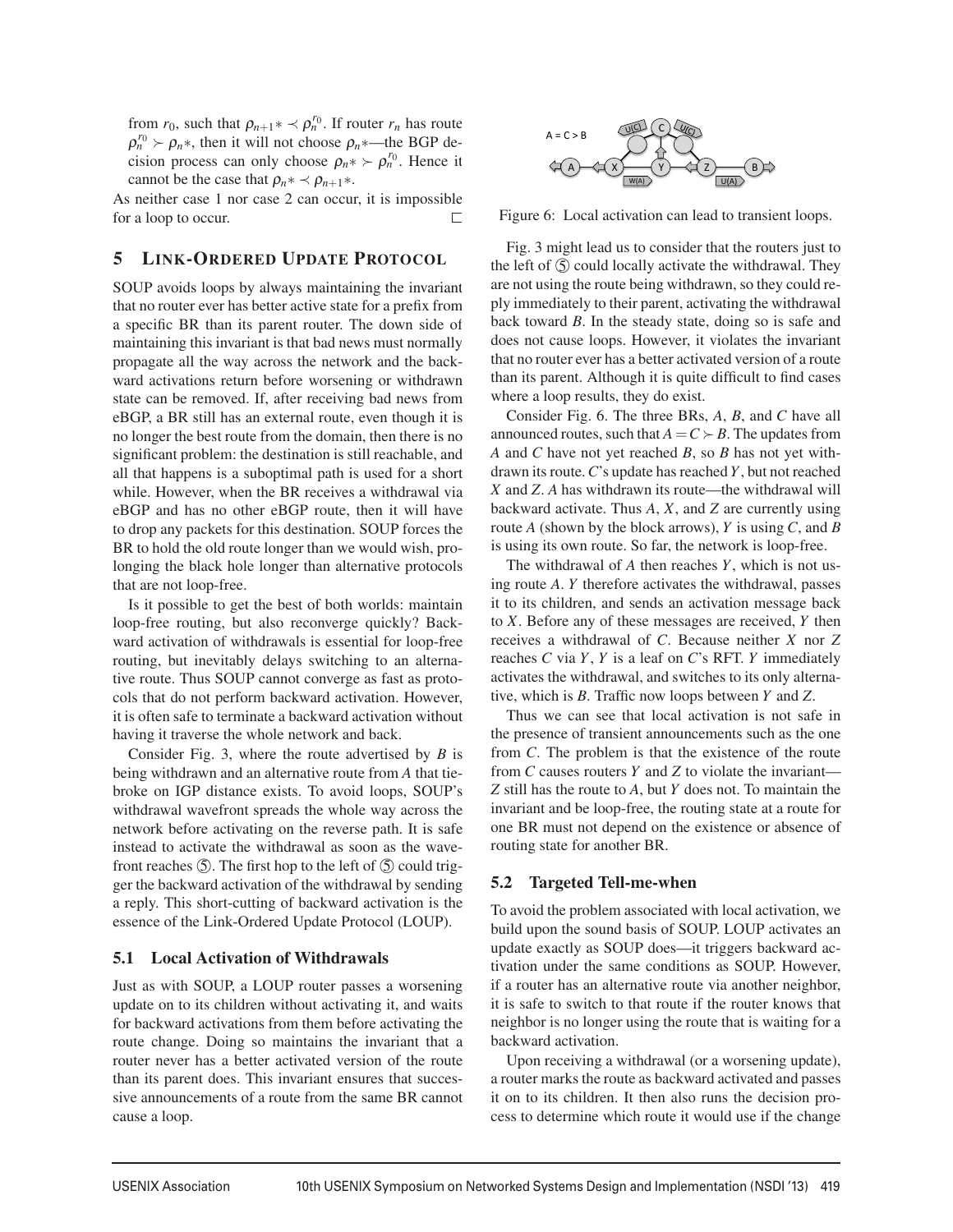were activated. If there is an alternative route via another neighbor, the router sends a *tell-me-when* request to that neighbor requesting that it reply when it is no longer using the route being withdrawn.

If the response to the *tell-me-when* arrives before the activation, the router knows that it is now safe to use the alternative because its new next hop (and transitively, all routers between it and the new exit point) is already using the alternative. The router does not yet activate the withdrawal, but it can reply to any *tell-me-when* from its other neighbors.

If the alternative route is withdrawn, the router still has the original route (waiting for backward activation of the withdrawal) in its table, and can safely switch back to it if necessary as the invariant still holds, so long as it has not replied to any other router's *tell-me-when* for this route. If it has replied to a *tell-me-when*, the route is marked as *dead*. It is unsafe to switch back to a dead route, and packets for this prefix will be black-holed until the backward activation arrives.

Only when the backward activation arrives from all a router's children is a withdrawal finally activated.

### 5.3 Safety

With respect to a BR, LOUP maintains the same invariant as SOUP, so no two routers forwarding on state from the same BR can cause a loop. In [13], for an older version of LOUP that used targeted tell-me-when messages but did *not* use backward activation, we exhaustively considered all the possible ways a single update or withdrawal could interact with existing forwarding state at routers. So long as the IGP itself is loop-free, there was only one way a loop could occur: a race condition we called a Withdrawal/Announcement race, where a withdrawal of one route caused a previously suppressed route to be reannounced. The triggering withdrawal and the triggered announcement could race, leading to loops. The current LOUP protocol's backward activation mechanism prevents this race condition. We thus assert that no single update can cause LOUP to create a forwarding loop. We make no assertion that LOUP is loop-free when a BR sends multiple updates for the same prefix in extremely rapid succession, but we have not seen such loops in simulation. BGP's MRAI timer would normally prevent this.

# 5.4 Freedom from Configuration Errors

Full-mesh iBGP requires all peerings be configured. The configuration is simple, but all routers must be reconfigured whenever any are added or removed. Route reflectors and confederations add configured structure to an AS, and require expert knowledge to follow heuristics to avoid sub-optimal routing or persistent oscillations. A BGP-free core improves iBGP's scaling somewhat, at the expense of requiring additional non-trivial mechanisms just to route traffic across the network core. All this configuration significantly increases the likelihood of disruptions caused by configuration errors.

Hop-by-hop dissemination mechanisms such as BST and LOUP are configuration-free. All one must do is enable the protocol. Some might equate configuration with control. We will show that LOUP's freedom from configuration does not give rise to routing protocol traffic hotspots.

# 6 BUILDING AND USING THE RFT

We now describe the details of ordered update dissemination along an RFT in the SOUP and LOUP protocols.<sup>4</sup> There are two main aspects: how to build the RFT, and how to disseminate updates along the RFT reliably despite topology changes.

# 6.1 RFT Construction

Each LOUP router derives a unique ID (similar to BGP-ID) that it uses to identify routes it originates into the AS. LOUP routers periodically send single-hop linklocal-multicast Hello messages to allow auto-discovery of peers. A Hello contains the sender's ID and AS number. Upon exchanging Hellos containing the same AS number, a pair of LOUP routers establish a TCP connection for a peering. All LOUP protocol messages apart from Hellos traverse these TCP connections, and are sent with an IP TTL of 1.

A LOUP router must know the IDs of all LOUP routers in its AS to build and maintain the RFTs. This list is built by a gossip-like protocol that operates over LOUP's TCP-based peerings. Essentially, a LOUP router announces the full set of LOUP router IDs it knows to its neighbors each time that set grows (and to bootstrap, it announces its own ID when it first peers with a neighbor). These gossip messages need not be sent periodically, as they are disseminated reliably with TCP. LOUP routers time out IDs from this list upon seeing them become unreachable via the IGP.

The RFT rooted at a router  $X$  is the concatenation of the forwarding paths from all routers to *X*—the *inverse* of the relevant adjacencies in routers' routing tables. Whenever the RFT changes, each LOUP router sends each of its neighbors a Child message. LOUP router *Y* will send its neighbor *X* a Child message stating, "you are my parent in the RFT for this set of IDs." This set of IDs is simply the set of all IGP-learned destination IDs in *Y*'s routing table with a next hop of *X*. Upon receiving a Child message on interface *i*, LOUP router *X* subsequently knows that it should forward any message that *originated* at any ID mentioned in that Child message down the appropriate RFT on interface *i*.

 $4$ Both protocols use the exact same RFT techniques; we write "LOUP" hereafter for brevity.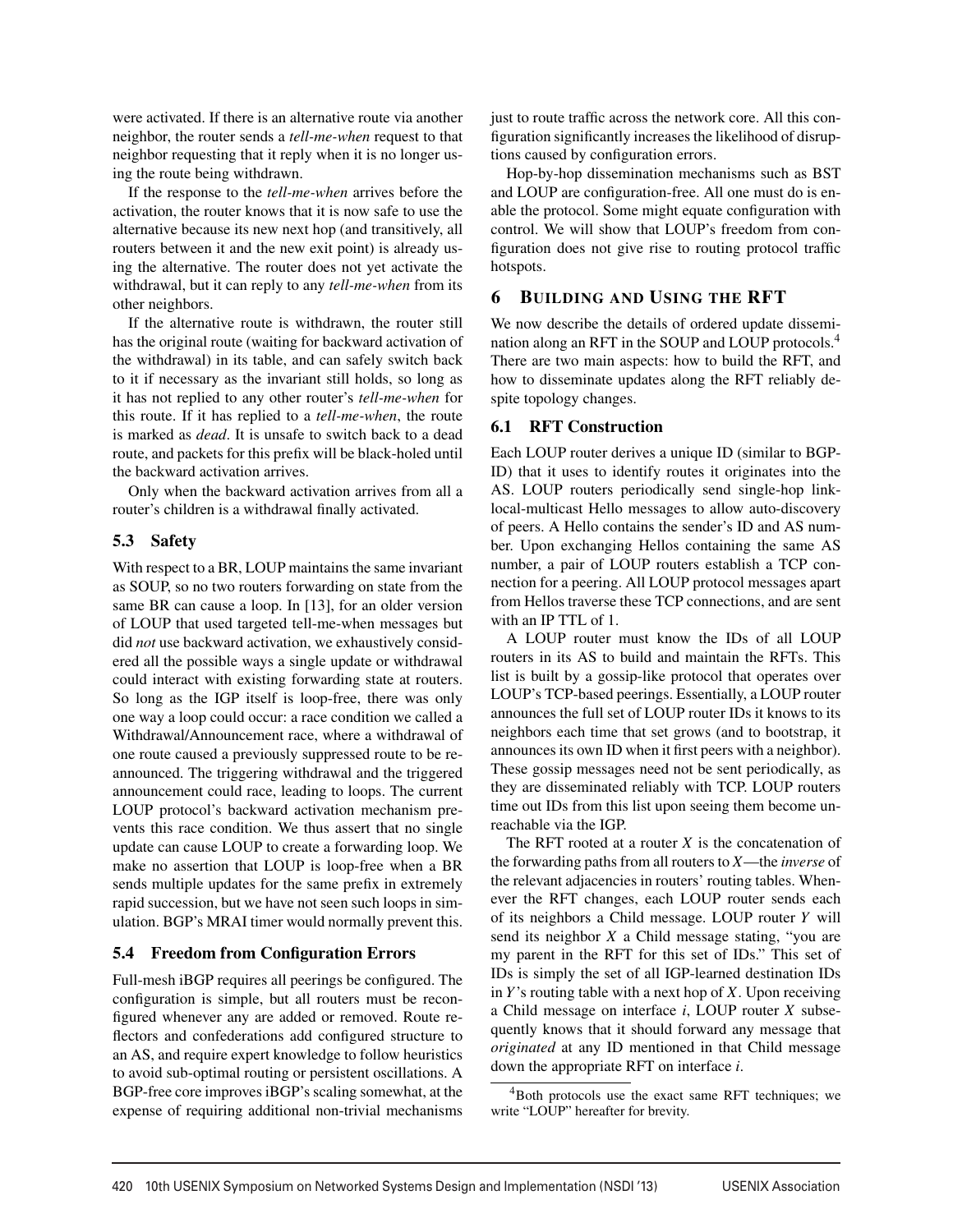### 6.2 Reliable RFT Dissemination

An *origin* LOUP router that wishes to send an update (*e.g.,* a BR injecting an update received over eBGP) sends that update to all routers in its AS over the RFT rooted at itself. LOUP routers forward such updates over their one-hop TCP peerings with their immediate neighbors on the appropriate RFT. During a period when no topology changes occur in an RFT, TCP's reliable inorder delivery guarantees that all updates disseminated down the RFT will reach all routers in the AS.

When the topology (and thus the RFT) changes, however, message losses may occur: if the distance between two routers that were previously immediate neighbors changes and exceeds a single hop, the IP TTL of 1 on the TCP packets LOUP sends over its peerings will cause them to be dropped before they are delivered. For RFTbased update dissemination to be reliable under topology changes, then, some further mechanism is needed.

To make update dissemination over the RFT robust against topology changes, the LOUP protocol structures updates as a *log.* Each router maintains a log for each origin. A log consists of an active operation and one or more inactive operations, each with a sequence number, ordered by these sequence numbers; this sequence number space is per-origin. An operation may either be a route update or a route withdrawal. Inactive operations are backward propagated updates that have not yet been activated. When a LOUP router receives an operation for dissemination over the RFT on a TCP peering with a neighbor, it only accepts the operation and appends it to the appropriate origin's log if that operation's sequence number is one greater than that of the greatest sequence number of any operation already in that origin's log. That is, a router only accepts operations from an origin for RFT dissemination in contiguous increasing sequence number order.

Should a LOUP router ever receive an operation for RFT dissemination with a sequence number other than the next contiguous sequence number, or should a temporary partition occur between erstwhile single-hopneighbor routers, LOUP may need to recover missing operations for the origin in question. A LOUP router does so by communicating the next sequence number it expects for each origin's log to its current RFT parent. LOUP includes this information in Child messages, which routers send their parents for RFT construction and maintenance, as described above. Should an RFT parent find that it holds operations in a log that have not yet been seen by its RFT child, it forwards the operations in question to that child.

LOUP requires that the topology within an AS remains stable long enough for LOUP to establish parent-child adjacencies with its Child messages. So long as this condition holds, LOUP's single-hop TCP connections coupled with its log mechanism guarantee reliable dissemination of operations down the RFT. Topology changes may temporarily disrupt the RFT, but all data will eventually reach the entire AS.

When a BR wishes to distribute a route update or withdrawal, it acts as an origin: it adds this operation to its log with the next unused sequence number, and sends it down the RFT. As routers receive the operation, they apply it to their logs. When all operations are eventually activated the end effect is the same as that of full-mesh iBGP because the origin BR disseminates its update or withdrawal to every router in the AS, just as full-mesh iBGP does.

### 7 EVALUATION

We evaluated SOUP and LOUP to examine their correctness, scalability, and convergence speed. To be correct they must:

- always converge to the same solution as full-mesh iBGP—doing so guarantees no persistent oscillations if eBGP policy obeys AR; and
- not create transient loops, so long as the underlying IGP's routes are loop-free.

We assess scalability by asking:

- How is the CPU load distributed between routers?
- How are FIB changes distributed? Is the FIB updated more frequently than with iBGP?
- How much churn is propagated to neighboring ASes?
- What is the actual cost of processing updates? Can bursts of updates be handled quickly enough?
- Can the implementation hold the global routing table in a reasonable memory footprint? Neither SOUP nor LOUP hides information, so how well does it compare to BGP with RRs?

Finally, we consider the delay and stability behavior of these protocols during convergence, and compare them with the alternate loop-free strategy of injecting external routes into DUAL:

- How do the convergence times of SOUP and LOUP compare? How long does DUAL take to converge when conveying external routes?
- Does injecting external routes into DUAL render the network unstable? What is the cost when an internal link comes up or down?

#### 7.1 Methodology

We implemented LOUP, SOUP, iBGP with RRs and a generic flooding protocol that we will call BST\* in a purpose-built event-driven network simulator.<sup>5</sup> We also implemented a version of DUAL that injects external

<sup>5</sup>We wanted to implement BST, but there is no clear spec, so it probably differs from BST in some respects.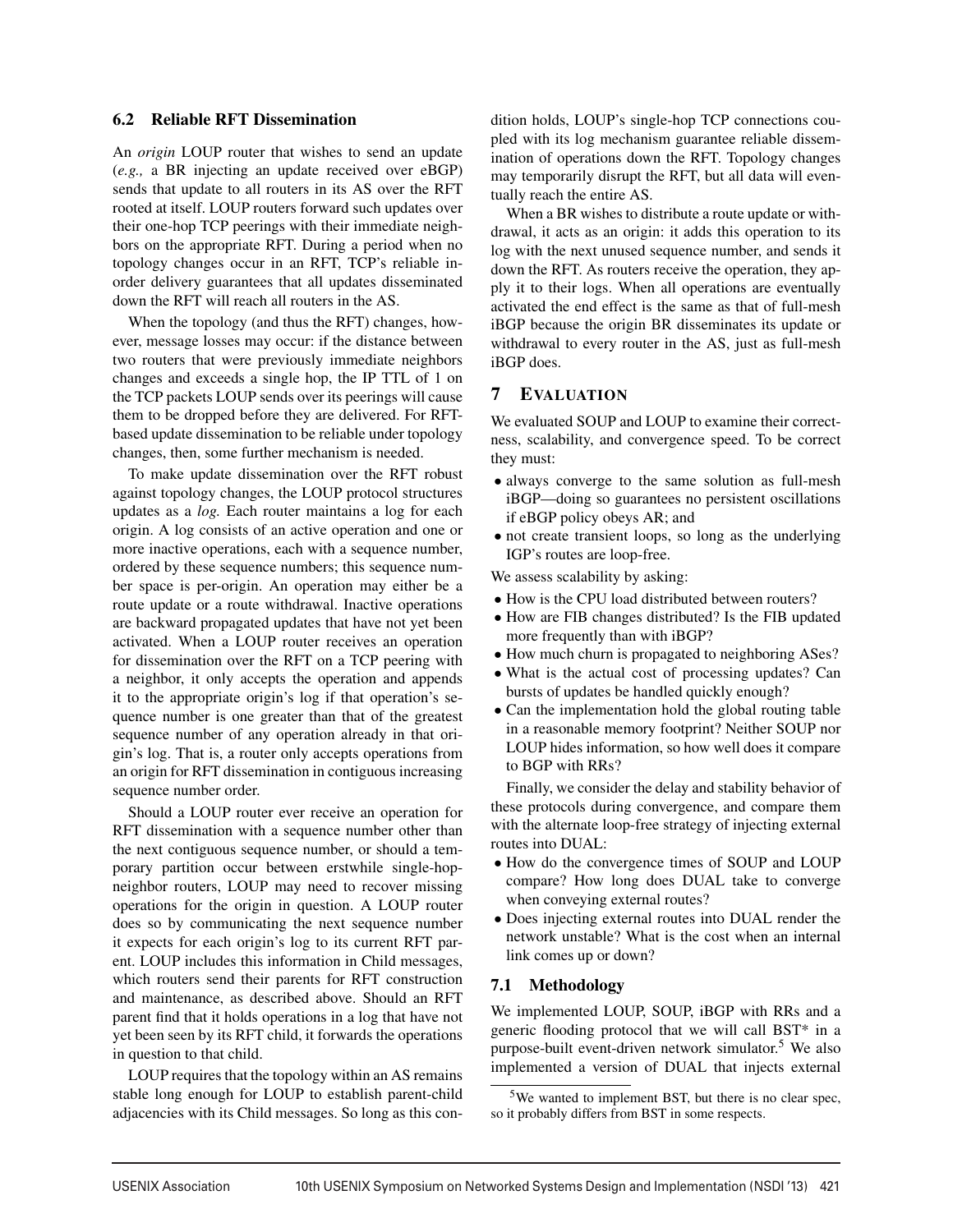

Figure 8: Transients on withdrawal (less connected)

routes, so it can be used as a loop-free iBGP replacement. In addition we implemented LOUP for Quagga [14], and compare it to Quagga's iBGP implementation.

We have explored the behavior of SOUP and LOUP on a wide range of synthetic topologies, including grids, cliques, and trees. These scenarios included varying degrees of link and router failure and the presence of MED attributes. In all cases the two protocols required no explicit configuration and converged to the same solution as full-mesh iBGP.

To illustrate the behavior of the protocols in a realistic scenario, we simulate a network based on that of Hurricane Electric (HE), an ISP with an international network. We use publicly available data: HE's backbone topology (including core router locations) and iBGP data that reveal all next hops in the backbone [1]. These next hops are the addresses of either customer routers or customerfacing routers. We assume there is an attachment point in the geographically closest POP to each distinct next hop, create a router for each attachment point, and assign it to the closest backbone router. For iBGP-RR, we place RRs on the core routers and connect them in a full mesh. Recent studies suggest this model is not unrealistic [4].

We explore two different levels of redundancy. In the baseline redundancy case all clients in a POP connect to two aggregation routers, which in turn connect to the core router. In the more redundant case each aggregation router is additionally connected to the nearest POP. Unless explicitly specified all simulation results are from the more connected case.

We model speed-of-light propagation delay and add a uniform random processing delay in [0, 10] ms. We do not, however, model queues of updates that might form in practice, so our simulations should produce shorter-



lived transients than might be seen in real backbones.

In the case of DUAL, we inject eBGP routes into DUAL by mapping the BGP path attribute list to a DUAL metric, and then allow DUAL to distribute these routes internally as it normally does.

#### 7.2 Correctness

To examine transient loops we compare the behavior of LOUP, BST\*, and iBGP in two scenarios involving a single prefix: the announcement of a new "best" route for a prefix, and the withdrawal of one route when two routes tie-break on IGP distance. We compare both the less redundant and the more redundant topologies to observe the effect of increased connectivity. Figs. 7 and 9 show the protocols' behavior when a single BR propagates an update, and all routers prefer that update to a route they are already using for the same prefix. As a result, this update triggers a withdrawal for the old route. And Figs. 8 and 10 show the protocols' behavior in the tie-break withdrawal case.

We are interested in how the prefix's path from each router evolves over time. Define the correct BR before the change occurs as the old exit and the correct BR after the change occurs and routing converges as the new exit. In these four figures, we introduce the initial change at time  $t = 0.1$  seconds and every 100  $\mu$ s we check every router's path to the destination. Either a packet correctly reaches the new BR, still reaches the old BR, is dropped, or encounters a loop. The *y*-axis shows the number of routers whose path has each outcome. We plot the mean of 100 such experiments, each with randomly chosen BRs as the old and new exits.

Figs. 7 and 9 confirm that LOUP incurs no transient loops or black holes and its convergence time is similar to

 $\overline{a}$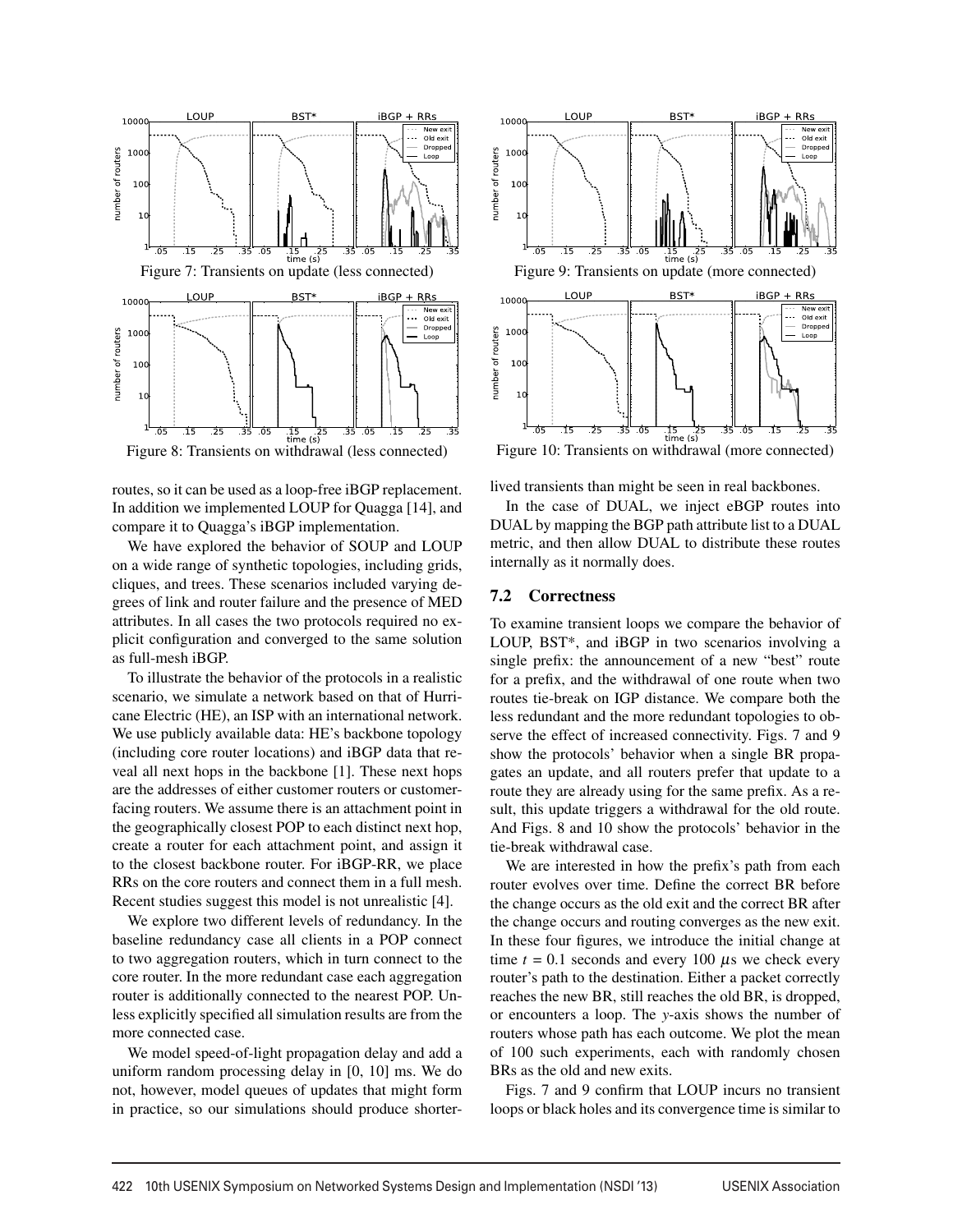

Figure 12: Convergence delay on withdrawal (sec)

that of the other protocols. BST\* and iBGP-RR perform as expected; BST\* does not cause black holes, but IBGP-RR causes both loops and black holes. On the less connected topology, there is limited opportunity for races to propagate far, so BST incurs relatively few loops. When it does loop, many paths are affected - the BST results have high variance. The more redundant the network, the more opportunity there is for BST to cause loops, as is evident from Fig. 9.

Figs. 8 and 10 demonstrate the importance of enforcing ordering on withdrawals. LOUP does not cause loops, but it takes longer to converge because the withdrawal first must propagate to the "tie" point and then be activated along the reverse path. All other protocols loop transiently because the BR immediately applies the withdrawal resulting in a loop like that in Fig. 3.

In the interest of brevity we omitted graphs for DUAL and SOUP, but neither incurred transient loops. We examine their convergence latency separately below.

### 7.3 Convergence Delay

How quickly do the various protocols propagate changes to all routers? We repeated the single-update and singlewithdrawal experiments from Fig. 10 for 100 passes per protocol. We collected the median and 90th percentile delays of all passes and present their CDFs. We also present results for DUAL and SOUP. The results are in Figs. 11 and 12. When disseminating good news, all the protocols incur similar delay.

Fig. 12 shows the price paid to avoid looping with bad news. BST and iBGP converge fastest, but cause transient loops. SOUP performs worst, as it cannot short-cut the activation of withdrawals, propagating them all the way to the end of the AS, and only then activating. In fact, if one or two routers were slower, this effect would be exacerbated. Both LOUP and DUAL overcome this



Figure 13: DUAL instability

problem, but DUAL's flooding nature means that it is a little slower to converge. When frozen, each DUAL router must collect replies from all its neighbors before terminating the diffusing computation, while a LOUP router only needs to wait for its children on the RFT. This is the reason for the gap between DUAL and LOUP.

### 7.4 Stability

The most significant problem with distributing external routes into DUAL is the increased cost of IGP changes. After LOUP, SOUP or BST has propagated external routes through the network, any route change in the IGP will not cause additional churn—the IGP will reconverge, but there will be no need to re-exchange external routing information. If a link fails with DUAL, a new path is calculated for each destination, including the external ones, as each may be injected from a different subset of BRs. To do this requires a great deal of communication. In some cases a single link's failure may cause all external routes to be frozen and DUAL will have to re-converge for each of them.

We injected 5000 routes from the HE data set into DUAL—these relate to 300 different prefixes. We then failed one link and observed the traffic generated that relates to these external prefixes. We repeated this process for every core link and 300 randomly chosen access links. Fig. 13 shows a CDF of the results. For 50% of the access links, a failure results in more than 2000 messages being exchanged and 10% of link failures generate more than 10000 messages. We would expect message complexity to scale linearly; for example, with a full routing table of 300K prefixes, we would expect 50% of core link failures to result in more than 2 million messages being sent.

Access link failures generate fewer messages—60% generate none in this experiment because these BRs injected no external routes. With a full routing table, all these would have injected some routes. Of the ones that were on the shortest-path tree for some external prefix, 50% of link failures generated more than 300 messages. With a full routing table, we would expect this number to grow to around 300K messages.

We have omitted results for LOUP, SOUP and BST because they generate no routing messages for exter-

 $\overline{1}$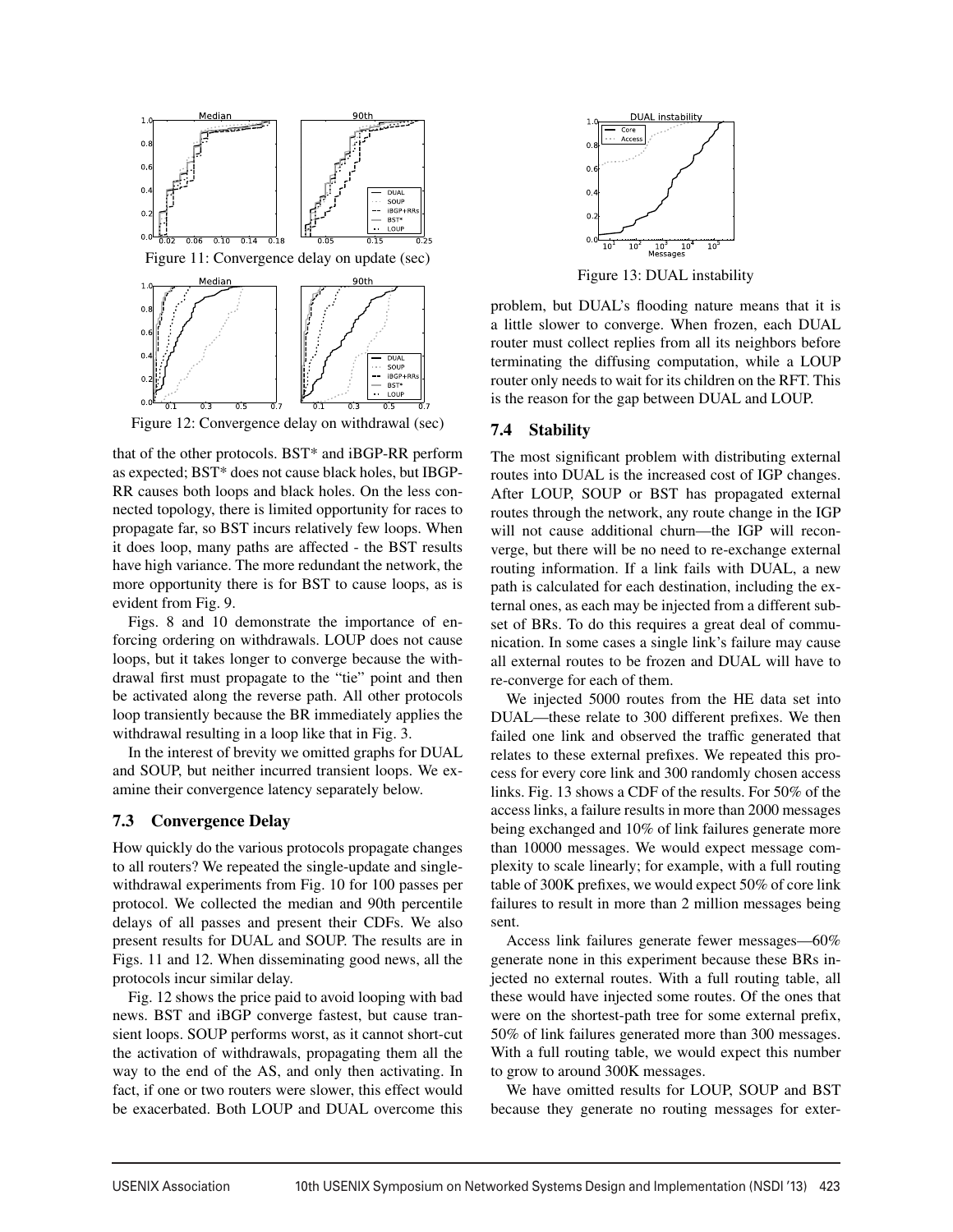nal prefixes when the IGP changes, though LOUP and SOUP generate up to one message per neighbor to maintain the RFTs. iBGP does generate some churn as RRs change preferred routes and inform their clients of the changes, but this churn is usually insignificant compared to DUAL's, and it does not manifest in this scenario.

# 7.5 Scalability

To what extent do the different protocols concentrate processing load in a few routers? We take a set of 10000 routes from HE's iBGP data set, taking care to preserve all alternatives for each prefix we select, and inject them rapidly into the simulated 3000 router HE network. We rank the routers in terms of messages sent or received, and show the 750 busiest in Figs. 14, 15, and 16. Message counts are a measure of communication cost, and update counts are a measure of the cost of running the BGP decision process.

BST's flooding means it incurs greater communication cost and processes many updates. LOUP and SOUP are a little more expensive than iBGP, as route reflectors hide some updates from their clients. As the HE route set does not include many external withdrawals, tell-mewhen kicks in rarely, so LOUP and SOUP perform almost identically. DUAL's overall costs are similar, but it performs more processing in well-connected core routers as it explores alternatives.

Control-plane overhead is only one aspect to scalability: on some routing hardware, FIB changes are the routing bottleneck [6]. Generally FIB adds or deletes where the trie may need to be rebalanced are more costly than in-place updates to existing entries.

Figs. 17 and 18 show FIB operations during the experiment above. All protocols except DUAL perform a similar number of operations. Although iBGP processes fewer messages, those messages are more likely to cause expensive FIB adds or deletes. Route reflectors hide information. Doing so can lead to path exploration during which the FIB is modified multiple times, but it may also shield RRs' clients from a number of FIB updates. SOUP, LOUP, and BST exhibit virtually identical behavior because they exchange the same information.

The DUAL results show the number of times DUAL changes successor. It can do so often, as its loopavoidance mechanism needs to freeze and then unfreeze portions of the network when updates for the same prefix propagate at the same time.

Fig. 19 shows FIB operations at the BRs only. When a BR changes route, it usually notifies its external peers, so this is a measure of churn passed on to eBGP. DUAL is significantly worse than the other protocols here, as it explores more alternatives before converging.

To evaluate CPU usage we run our Quagga-based LOUP implementation using a simple topology consisting of three single-core 2Ghz AMD machines (*A*, *B* and *C*) connected with gigabit links. In BGP's case we open an eBGP session from *A* to *B* and an iBGP session from *B* to *C*. In LOUP's case we perform no configuration. We inject one view of the global routing table  $(400,000)$ routes) at *A*, which forwards to *B*, which forwards to *C*. We look at the load on *B* as it must both receive and send updates, and does the most work.

| Task                    | LOUP  | <b>BGP</b> |
|-------------------------|-------|------------|
| <b>Updating the RIB</b> | 1981  | 5042       |
| Updating the FIB        | 6544  | 16874      |
| Serialization           | 3222  | 7477       |
| Low-level IO            | 7223  | 6447       |
| Other                   | 2824  | 5369       |
| Total (million cycles)  | 21797 | 41212      |
| Total (seconds)         | 10.8  | 20.6       |

Both protocols spend most of the time updating the FIB and doing low-level IO. Running the decision process and updating the RIB data structures is almost negligible. LOUP is much faster than BGP, but it seems that Quagga's BGP spends unnecessary time updating the FIB, so this effect is not fundamental.

LOUP's memory usage, below, depends directly on the number of routes for a prefix that tie-break on IGP distance, as other alternatives will be withdrawn.

| BGP(1)  | LOUP(1) | LOUP(2) | LOUP $(3)$ |
|---------|---------|---------|------------|
| 73.2 MB | 46.7 MB | 68.2 MB | 89.8 MB    |

Memory usage is shown when we injected the same route feed from 1, 2 and 3 different BRs in our experimental network. We only present results for BGP with one view, because the RRs hide all but the winning routes from their clients. Because BGP has to maintain multiple RIBs for each session, its memory footprint is greater than LOUP's. Based on HE's data, in a large ISP there will be on average 5-6 alternatives for a prefix. LOUP's memory usage grows linearly, so we expect the protocol to run easily in a network like HE's on any modern router with 200 MB or more of RAM.

# 8 RELATED WORK

There has been significant work on carefully disseminating routing updates so as to improve the stability of routing and ameliorate pathologies such as loops and black holes. We have discussed DUAL's approach to loopfree IGP routing [8], BST's reliable flooding approach to intra-AS route dissemination [15], and RCP's centralized approach to intra-AS route dissemination [3] at length in Sections 2 and 3. To recap: LOUP tackles loop-free intra-AS dissemination of externally learned routes, a different problem than loop-free IGP routing, as taken on by DUAL and oFIB [22]; the non-convexity of BST's flooding causes transient loops that LOUP avoids; and RCP centralizes the BGP decision process for an AS, but does

 $\overline{a}$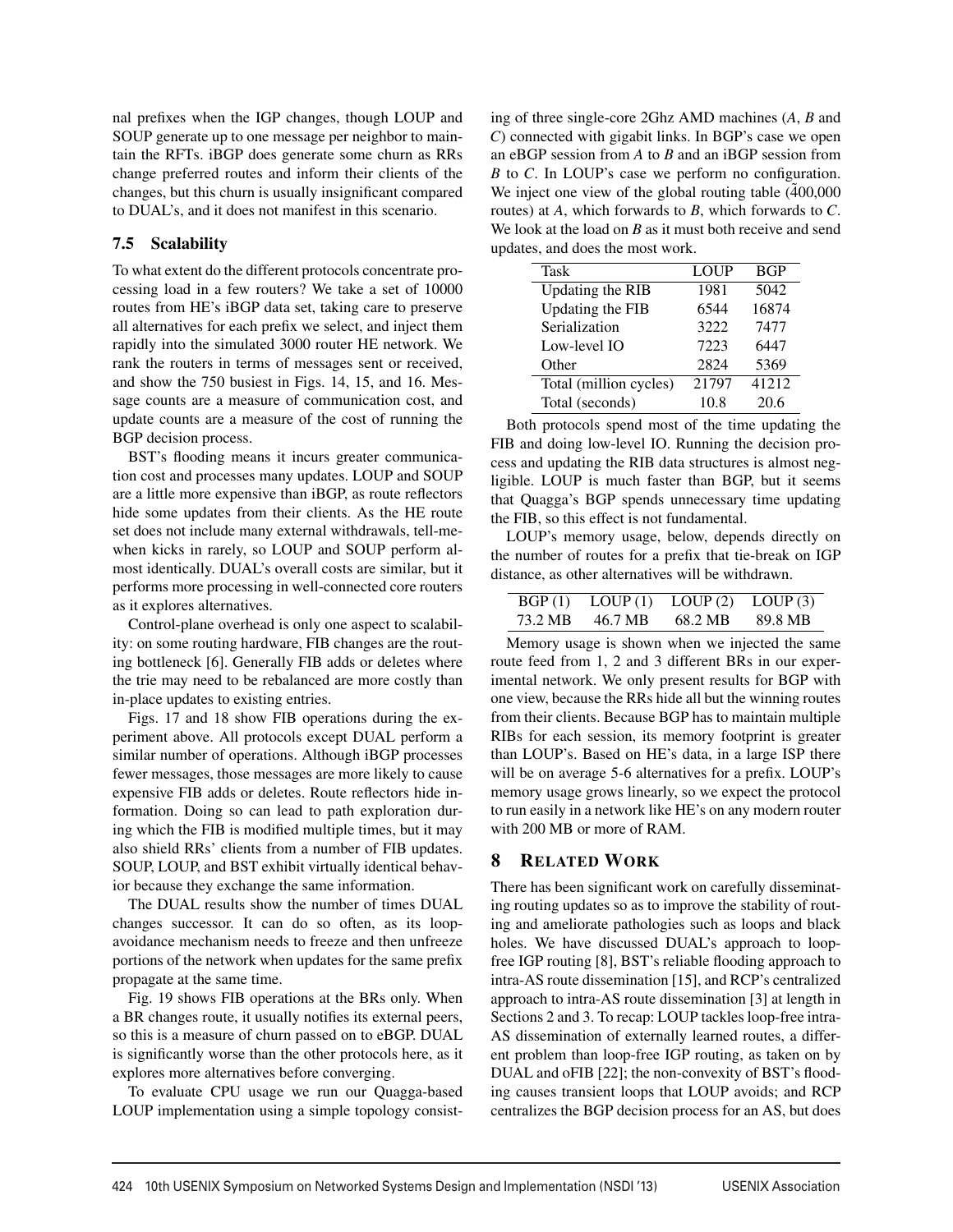



Total messages  $(tx + rx)$ 

 $10$ 

**DUAL** 



not propagate the results synchronously to all routers, and so does not achieve the freedom from transient loops and black holes that LOUP does. We note that loopfree IGPs like DUAL (and its implementation in EIGRP) complement LOUP nicely: running LOUP *atop* DUAL would prevent both IGP loops and transient loops present in today's route dissemination by iBGP with RRs.

Consensus Routing [17] adds Paxos-based agreement to eBGP to avoid using a route derived from an update until that update has propagated to all ASes. LOUP's ordered, reliable dissemination of updates along an RFT is lighter-weight than Paxos-based agreement, yet still avoids introducing loops within an AS during dissemination. Bayou's logs of sequence-number-ordered updates [24] and ordered update dissemination [21] inspired the analogous techniques in LOUP; we show how to apply these structures to achieve robust route dissemination, rather than weakly consistent storage.

In prior work [13], we first proposed ordered, RFTbased dissemination as a means to avoid transient loops. In this paper, we have additionally described SOUP and LOUP, full routing protocols built around these principles, proven that SOUP never causes forwarding loops, and evaluated the scalability of a full implementation of LOUP atop the Quagga open-source routing platform.

# 9 CONCLUSION

The prevalence of real-time traffic on today's Internet demands greater end-to-end path reliability than ever before. The vagaries of iBGP with route reflectors transient routing loops, route instability, and a brittle, error-prone reliance on configuration—have sent network operators running into the arms of MPLS, in an

attempt to banish iBGP and its ills from the core of their networks. In exploring the fundamental dynamics of route dissemination, we have articulated why iBGP with route reflectors and BST introduce such pathologies. Based on these fundamentals, we have described a simple technique—ordered dissemination of updates along a reverse forwarding tree—that avoids them. And we have illustrated how to apply this technique in practice. SOUP is provably loop-free, but incurs latency associated with network-wide backward activation of less preferable routes. LOUP converges faster than SOUP by short-cutting backward activation in common cases. During convergence after a single update from a single BR, LOUP prevents forwarding loops. But as LOUP may incur loops under heavy update churn for the same prefix from multiple BRs, it trades absolute loop-freedom for faster convergence. Our evaluation in simulation has revealed LOUP to be a practical, scalable routing protocol, which we have also seen through to a prototype implementation for Quagga. While earlier work has drawn upon consistency techniques from the distributed systems community to improve the robustness of routing, SOUP and LOUP achieve strong robustness with lighterweight mechanisms. As such, we believe they offer compelling alternatives to a BGP-free core.

# ACKNOWLEDGEMENTS

We thank Arvind Krishnamurthy, our shepherd, and the anonymous referees for their insightful comments. This research was supported by EU FP7 grants 287581 (Open-Lab) and 257422 (Change), and by a gift from Cisco.

 $\overline{a}$